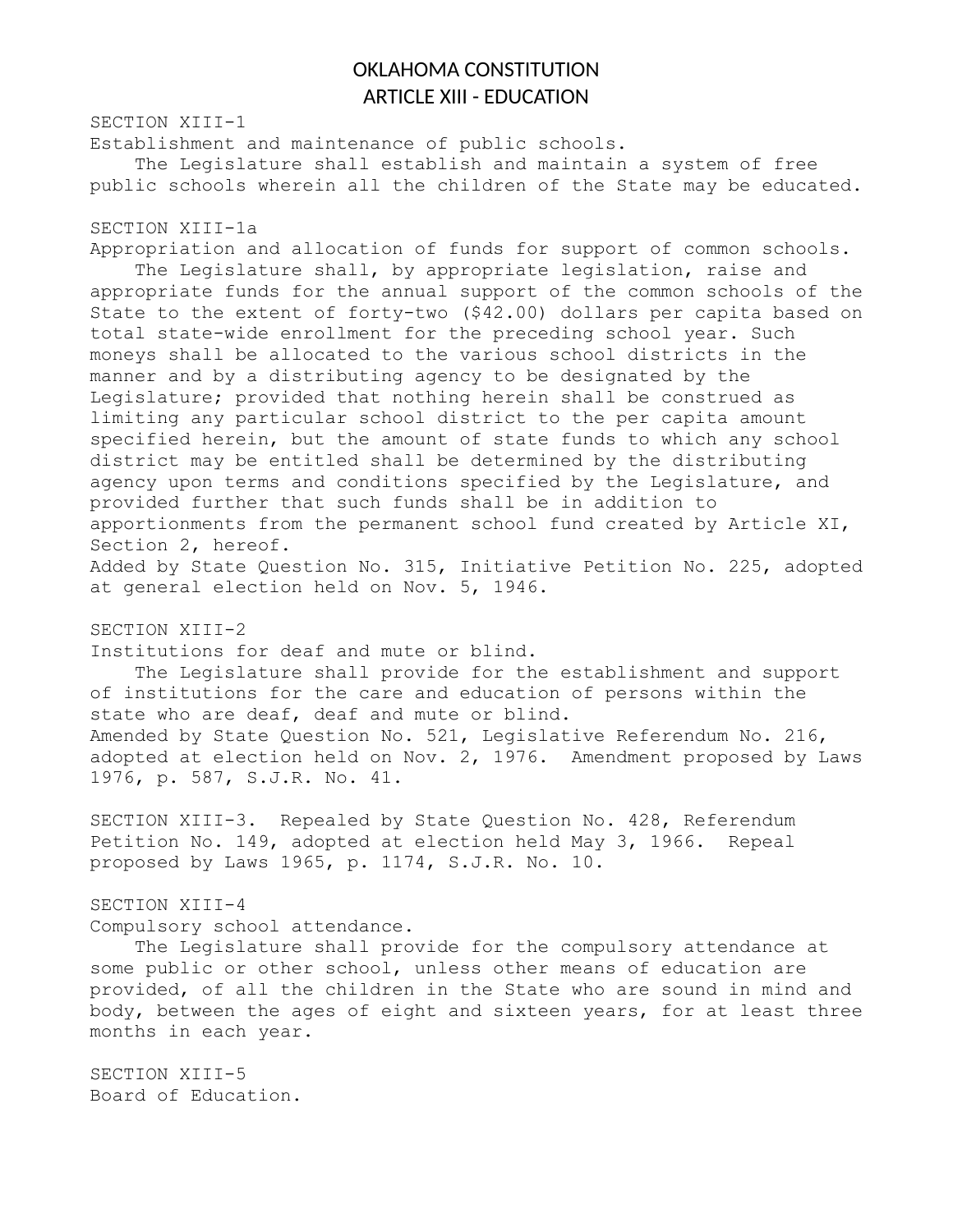The supervision of instruction in the public schools shall be vested in a Board of Education, whose powers and duties shall be prescribed by law. The Superintendent of Public Instruction shall be President of the Board. Until otherwise provided by law, the Governor, Secretary of State, and Attorney General shall be exofficio members, and with the Superintendent, compose said Board of Education.

### SECTION XIII-6

Textbook system for common schools - Official multiple textbook lists.

The Legislature shall provide for a system of textbooks for the common schools of the State, and the State through appropriate legislation shall furnish such textbooks free of cost for use by all pupils therein. The Legislature shall authorize the Governor to appoint a committee composed of active educators of the State, whose duty it shall be to prepare official multiple textbook lists from which textbooks for use in such schools shall be selected by committees composed of active educators in the local school districts in a manner to be designated by the Legislature. Amended by State Question No. 318, Initiative Petition No. 228, adopted at general election held on Nov. 5, 1946.

## SECTION XIII-7

Instruction in agriculture, horticulture, stock feeding and domestic science.

The Legislature shall provide for the teaching of the elements of agriculture, horticulture, stock feeding, and domestic science in the common schools of the State.

#### SECTION XIII-8

Board of Regents of University of Oklahoma.

The government of the University of Oklahoma shall be vested in a Board of Regents consisting of seven members to be appointed by the Governor by and with the advice and consent of the Senate. The term of said members shall be for seven years, except and provided that the appointed members of the Board of Regents in office at the time of the adoption of this amendment as now provided by law shall continue in office during the term for which they were appointed, and thereafter as provided herein.

Appointments for filling vacancies occurring on said Board shall be made by the Governor with advice and consent of the Senate and said appointments to fill vacancies shall be for the residue of the term only.

Members of the Board of Regents of the University of Oklahoma shall be subject to removal from office only as provided by law for the removal of elective officers not liable to impeachment.